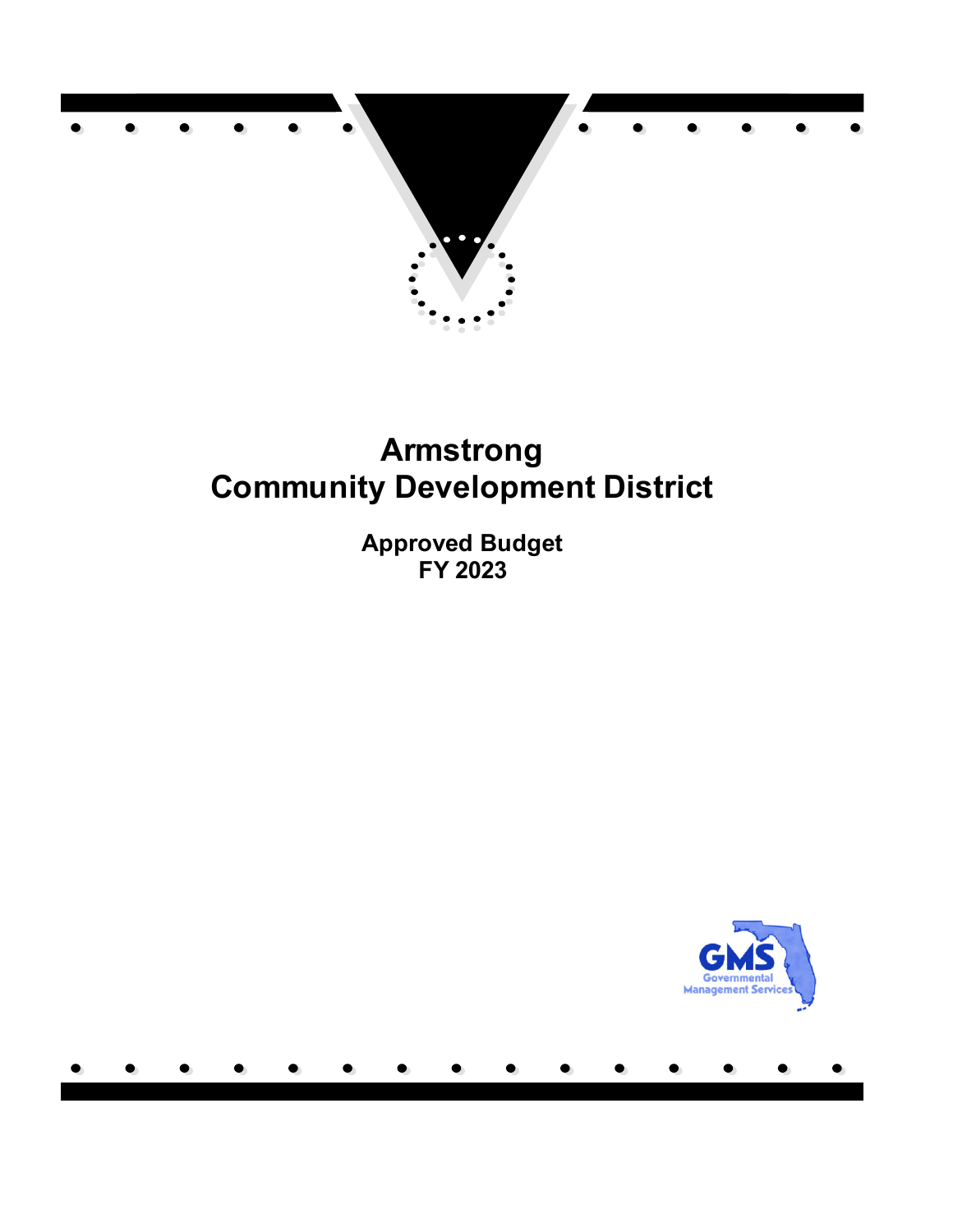# Table of Contents

| $1 - 2$  | <b>General Fund</b>                         |
|----------|---------------------------------------------|
|          |                                             |
| $3 - 10$ | <b>General Fund Narrative</b>               |
|          |                                             |
| 11       | Debt Service Fund Series 2017A/B            |
|          |                                             |
| 12       | <b>Amortization Schedule Series 2017A/B</b> |
|          |                                             |
| 13       | Debt Service Fund Series 2019               |
|          |                                             |
| 14       | <b>Amortization Schedule Series 2019</b>    |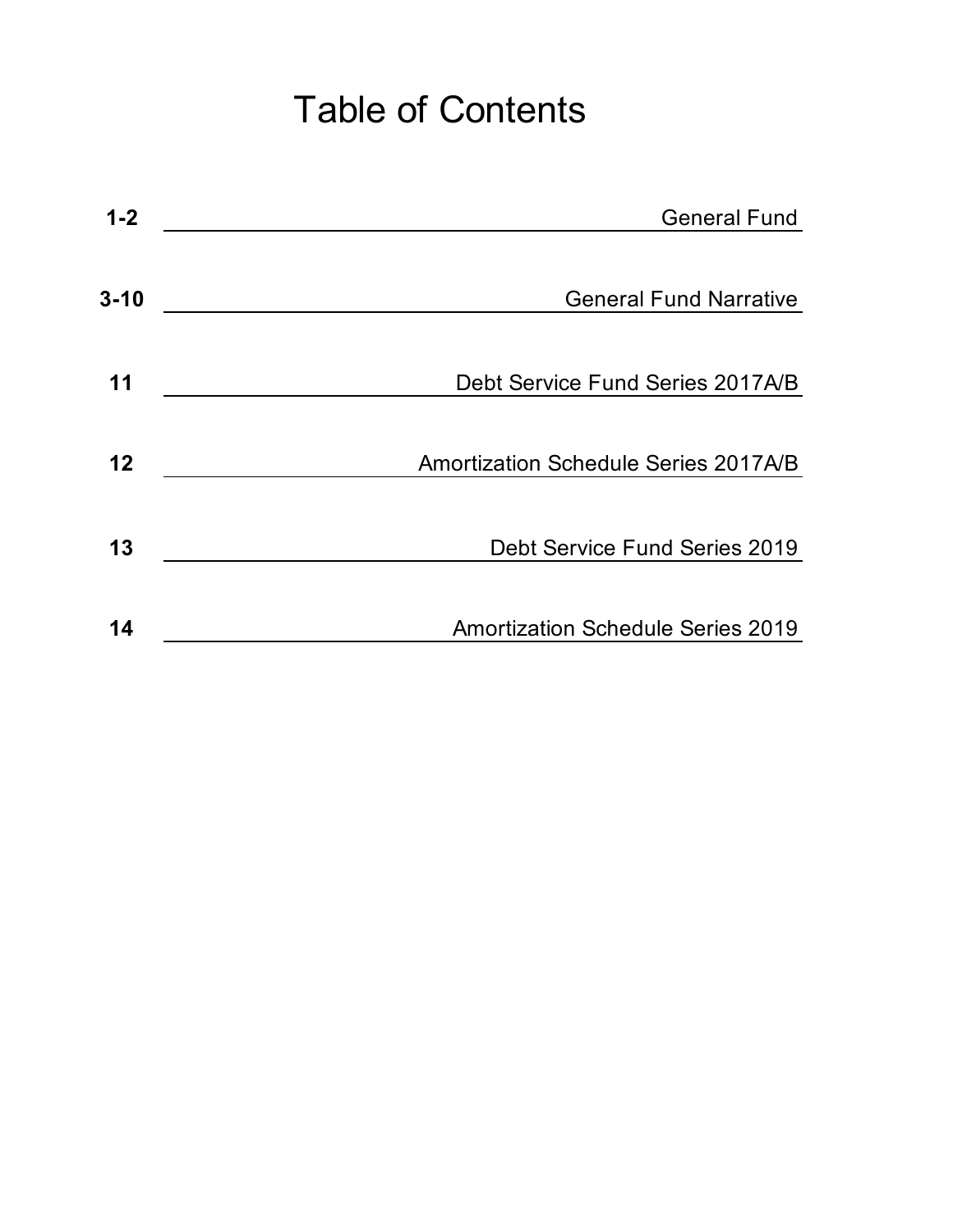# **Armstrong**

#### **Community Development District**

#### **Fiscal Year 2023 General Fund**

**Adopted Actual Projected Total Approved Budget thru Next Projected at Budget FY2022 4/30/22 5 Months 9/30/22 FY2023 Revenues** Special Assessments - Platted Lots  $$504,612$   $$504,948$  \$0  $$504,948$  \$504,612 Cost Share - Tynes Blvd \$36,000 \$8,741 \$6,000 \$14,741 \$14,500 Miscellanous Income \$0 \$250 \$43 \$293 \$0 lnterest \$0 \$6 \$5 \$11 \$0 **Total Revenues \$540,612 \$513,945 \$6,048 \$519,993 \$519,112 Expenditures** *Administrative* Supervisors Fees \$9,600 \$1,400 \$3,800 \$5,200 \$9,600 FICA Expense 6 107 \$734 \$107 \$291 \$398 \$734 Engineering 6,000 \$6,000 \$379 \$12,000 \$12,379 \$6,000 Arbitrage \$1,100 \$1,100 \$0 \$1,100 \$1,100 Assessment Administration  $$5,000$   $$5,000$   $$0$   $$5,000$   $$5,000$ Dissemination \$7,000 \$4,783 \$2,917 \$7,700 \$7,000 Attorney \$12,000 \$2,885 \$7,115 \$10,000 \$12,000 Annual Audit **53,910** \$3,910 \$3,910 \$3,910 \$4,050 Trustee Fees **57,800** \$7,800 \$7,758 \$0 \$7,758 \$7,800 Management Fees  $$45,000$   $$26,250$   $$18,750$   $$45,000$   $$47,250$ Information Technology \$1,800 \$1,050 \$750 \$1,800 \$1,800 Website Maintenance \$1,250 \$729 \$521 \$1,250 \$1,250 Telephone \$200 \$172 \$172 \$344 \$350 Postage \$600 \$111 \$339 \$450 \$600 Insurance \$6,550 \$6,127 \$0 \$6,127 \$7,360 Printing & Binding \$1,500 \$286 \$964 \$1,250 \$1,500 Legal Advertising \$2,500 \$223 \$2,277 \$2,500 \$2,500 Other Current Charges  $$500$   $$270$   $$250$   $$520$   $$600$ Travel Per Diem \$0 \$28 \$142 \$171 \$350 Office Supplies **6.250** \$250 \$86 \$114 \$200 \$250 Dues, Licenses & Subscriptions \$175 \$175 \$0 \$175 \$175 *Total Administrative* **\$113,469 \$58,920 \$54,312 \$113,232 \$117,269** *Field* Security \$45,000 \$24,557 \$17,655 \$42,212 \$45,000 Electric \$6,000 \$381 \$455 \$836 \$2,000 Water & Sewer/Irrigation \$30,000 \$19,659 \$15,691 \$35,350 \$36,000 Repairs & Maintenance  $$5,000$  \$2,500 \$2,500 \$5,000 Landscape - Contract 688,778 \$88,778 \$44,389 \$88,778 \$93,217 Landscape - Contingency  $$5,000$  \$0  $$2,500$  \$2,500 \$5,000 Landscape - Pond Banks \$13,922 \$7,411 \$7,261 \$14,672 \$15,248 Lake Maintenance **610,000** \$10,000 \$7,450 \$4,975 \$12,425 \$12,537 Irrigation Repairs \$10,000 \$2,663 \$3,337 \$6,000 \$10,000 *Total Field* **\$213,700 \$106,509 \$98,763 \$205,272 \$224,002**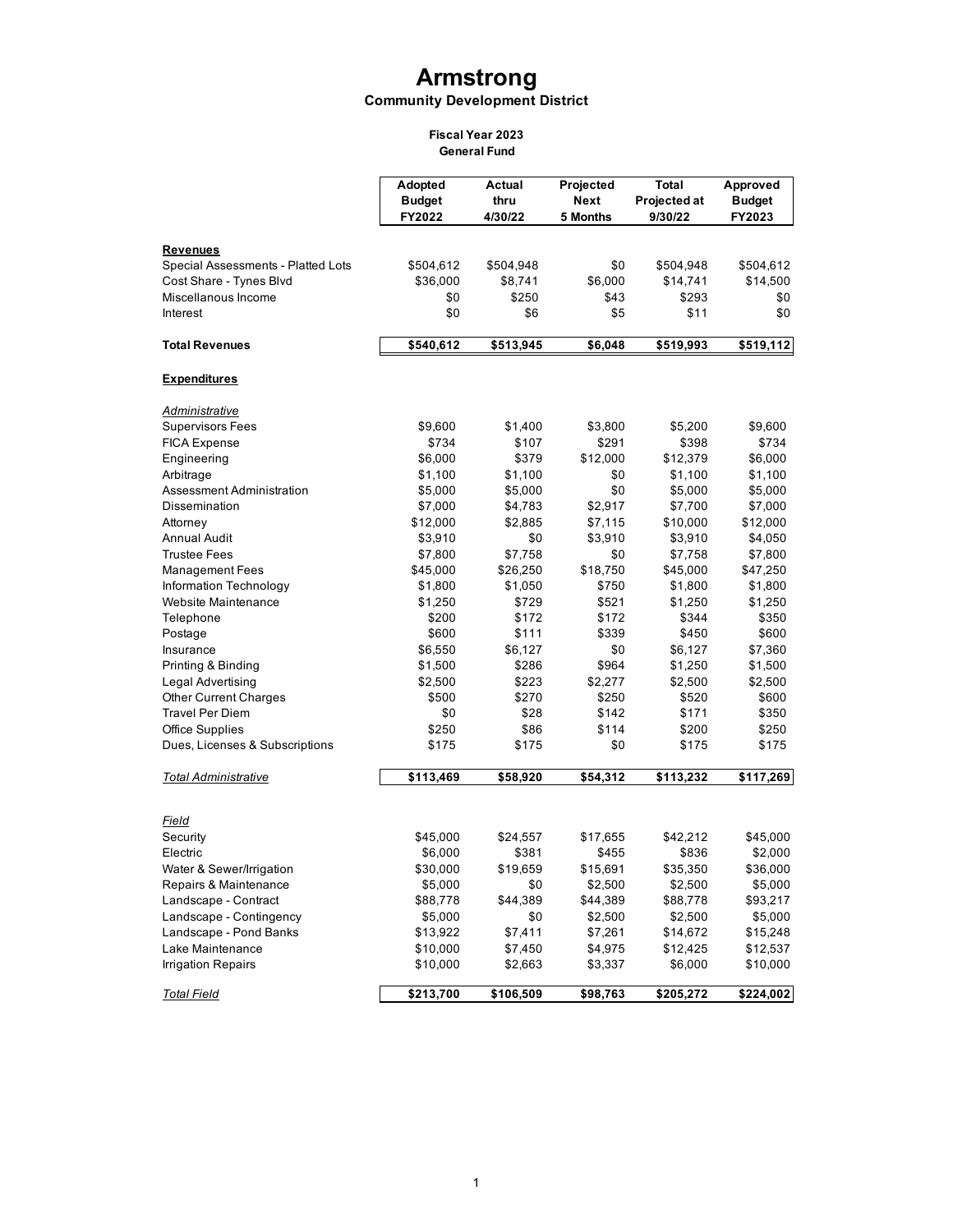# **Armstrong**

#### **Community Development District**

# **Fiscal Year 2023**

**General Fund**

|                                        | Adopted<br><b>Budget</b><br>FY2022 | Actual<br>thru<br>4/30/22 | Projected<br><b>Next</b><br>5 Months | Total<br><b>Projected at</b><br>9/30/22 | Approved<br><b>Budget</b><br>FY2023 |
|----------------------------------------|------------------------------------|---------------------------|--------------------------------------|-----------------------------------------|-------------------------------------|
|                                        |                                    |                           |                                      |                                         |                                     |
| <b>Amenity Center</b>                  |                                    |                           |                                      |                                         |                                     |
| Insurance                              | \$25,410                           | \$23,909                  | \$0                                  | \$23,909                                | \$28,700                            |
| Phone/Internet/Cable                   | \$3,000                            | \$1,115                   | \$1.112                              | \$2.227                                 | \$3,000                             |
| Electric                               | \$16,000                           | \$4,935                   | \$6,275                              | \$11,210                                | \$16,000                            |
| Water/Irrigation                       | \$6,000                            | \$3,905                   | \$2,388                              | \$6,293                                 | \$7,000                             |
| Gas                                    | \$1,500                            | \$444                     | \$416                                | \$860                                   | \$1,500                             |
| Reuse Service                          | \$2,500                            | \$1,632                   | \$1,308                              | \$2.940                                 | \$3,500                             |
| <b>Access Cards</b>                    | \$2,500                            | \$937                     | \$937                                | \$1.874                                 | \$2,500                             |
| Landscape - Contract                   | \$30,631                           | \$15,576                  | \$13,198                             | \$28.774                                | \$33,259                            |
| Fitness Equipment Lease (Sofitco)      | \$17,500                           | \$9,906                   | \$7,076                              | \$16,983                                | \$12,737                            |
| <b>Janitorial Services</b>             | \$20,000                           | \$9,090                   | \$5,165                              | \$14,255                                | \$13,016                            |
| Janitorial Supplies                    | \$4.000                            | \$0                       | \$1.000                              | \$1,000                                 | \$4.000                             |
| Pool Maintenance                       | \$15,100                           | \$9.951                   | \$7.600                              | \$17.551                                | \$17,300                            |
| Repairs & Maintenance                  | \$9,000                            | \$12,376                  | \$3.624                              | \$16,000                                | \$10,000                            |
| <b>Fitness Center Repairs/Supplies</b> | \$2,500                            | \$2,418                   | \$1,142                              | \$3,560                                 | \$2,500                             |
| Office Supplies                        | \$1,000                            | \$0                       | \$250                                | \$250                                   | \$500                               |
| <b>ASCAP/BMI License Fees</b>          | \$500                              | \$0                       | \$500                                | \$500                                   | \$500                               |
| Pest Control                           | \$800                              | \$135                     | \$270                                | \$405                                   | \$800                               |
| <b>Operating Reserve</b>               | \$55,502                           | \$0                       | \$0                                  | \$0                                     | \$21,029                            |
| <b>Total Amenity Center</b>            | \$213,443                          | \$96,329                  | \$52,261                             | \$148,590                               | \$177,840                           |
| <b>Total Expenditures</b>              | \$540,612                          | \$261,758                 | \$205,336                            | \$467,094                               | \$519,112                           |
| <b>Excess Revenues/(Expenditures)</b>  | \$0                                | \$252,187                 | (\$199,288)                          | \$52,899                                | \$0                                 |

| <b>Platted Lots:</b>           | FY 2022   | FY 2023   |
|--------------------------------|-----------|-----------|
| Assessments - On Roll          | 486       | 483       |
| Net Assessment - Per Unit      | \$1.045   | \$1.045   |
| <b>Total Net Assessments</b>   | \$504.612 | \$504.612 |
| Gross Assessment (6% Discount) | \$534.889 | \$534.889 |
| Gross Assessment - Per Unit    | \$1.112   | \$1.112   |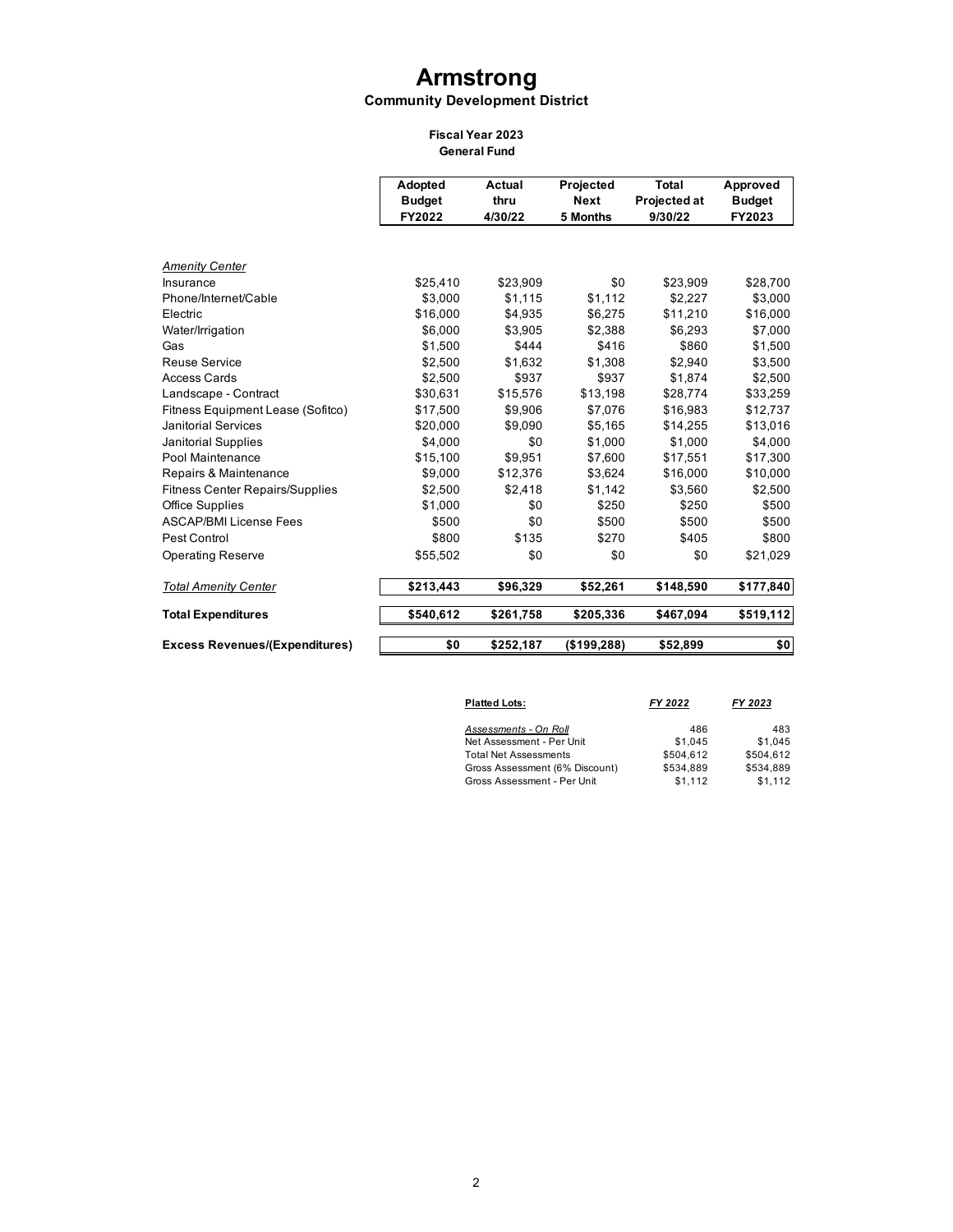GENERAL FUND BUDGET

# **REVENUES:**

#### *Special Assessments*

The District will levy a Non-Ad Valorem assessment on platted lots within the District.

#### *Cost Share – Tynes Blvd*

The District will enter into an Agreement with East/West Partners and future landowners to cover the proportionate share of landscaping and irrigation services of Tynes Blvd.

# **EXPENDITURES:**

#### **Administrative:**

#### *Supervisors Fees*

Chapter 190, Florida Statutes, allows for each Board member to receive \$200 per meeting, not to exceed \$4,800 per year paid to each Supervisor for the time devoted to District business and meetings. The amount is based on 4 supervisors attending 12 meetings during the fiscal year.

#### *FICA Expense*

Represents the Employer's share of Social Security and Medicare taxes withheld from Board of Supervisor checks.

# *Engineering*

The District's engineer, England-Thims & Miller, will be providing general engineering services to the District, e.g. attendance and preparation for monthly board meetings, review of invoices and requisitions, preparation and review of contract specifications and bid documents, and various projects assigned as directed by the Board of Supervisors and the District Manager.

#### *Arbitrage*

The District is required to have an annual arbitrage rebate calculation on the District's Series 2017A/B Special Assessment Revenue Bonds and the Series 2019A Special Assessment Revenue Bonds. The District has contracted with LLC Tax Solutions, Inc. for this service.

# *Assessment Administration*

The District has contracted with Governmental Management Services, LLC to levy and administer the collection of non-ad valorem assessment on all assessable property within the District.

# *Dissemination*

The District is required by the Security and Exchange Commission to comply with Rule 15(c)(2)- 12(b)(5), which relates to additional reporting requirements for un-rated bond issues. The District has contracted with Governmental Management Services, LLC for this service on the Series 2017A/B Special Assessment Revenue Bonds and the Series 2019A Special Assessment Revenue Bonds.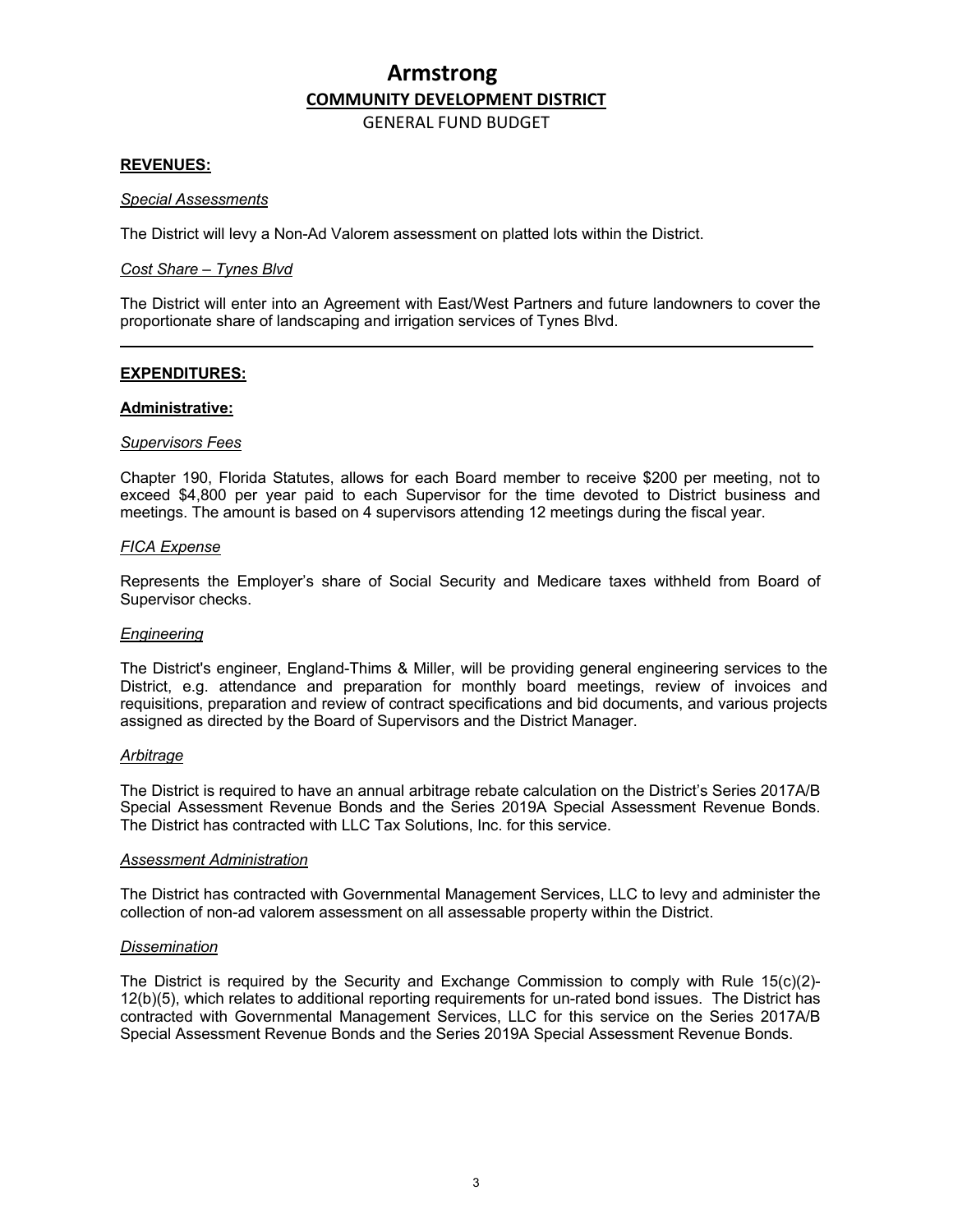GENERAL FUND BUDGET

#### *Attorney*

The District's legal counsel, Kutak Rock, LLP, will be providing general legal services to the District, e.g. attendance and preparation for monthly meetings, preparation and review of agreements and resolutions, and other research assigned as directed by the Board of Supervisors and the District Manager.

#### *Annual Audit*

The District is required to annually conduct an audit of its financial records by an Independent Certified Public Accounting Firm. The District has contracted with Berger, Toombs, Elam, Gaines & Frank for this service.

#### *Trustee Fees*

The District issued Series 2017A/B Special Assessment Revenue Bonds and Series 2019 Special Assessment Revenue Bonds that are deposited with a Trustee at US Bank. The amount of the trustee fees is based on the agreements between the Bank and the District.

#### *Management Fees*

The District has contracted with Governmental Management Services, LLC to provide Management, Accounting and Recording Secretary Services for the District. The services include, but not limited to, recording and transcription of board meetings, budget preparation, all financial reporting, annual audit, etc.

#### *Information Technology*

The District has contracted with Governmental Management Services, LLC for costs related to District's information systems, which include but are not limited to video conferencing services, cloud storage services and servers, security, accounting software, etc.

#### *Website Maintenance*

The District has contracted with Governmental Management Services, LLC for the costs associated with monitoring and maintaining the District's website created in accordance with Chapter 189, Florida Statutes. These services include site performance assessments, security and firewall maintenance, updates, document uploads, hosting and domain renewals, website backups, etc.

#### *Telephone*

Telephone and fax machine.

#### *Postage*

Mailing of agenda packages, overnight deliveries, correspondence, etc.

#### *Insurance*

The District's general liability and public officials' liability insurance coverage is provided by Florida Insurance Alliance (FIA). FIA specializes in providing insurance coverage to governmental agencies.

#### *Printing & Binding*

Printing and Binding agenda packages for board meetings, printing of computerized checks, stationary, envelopes etc.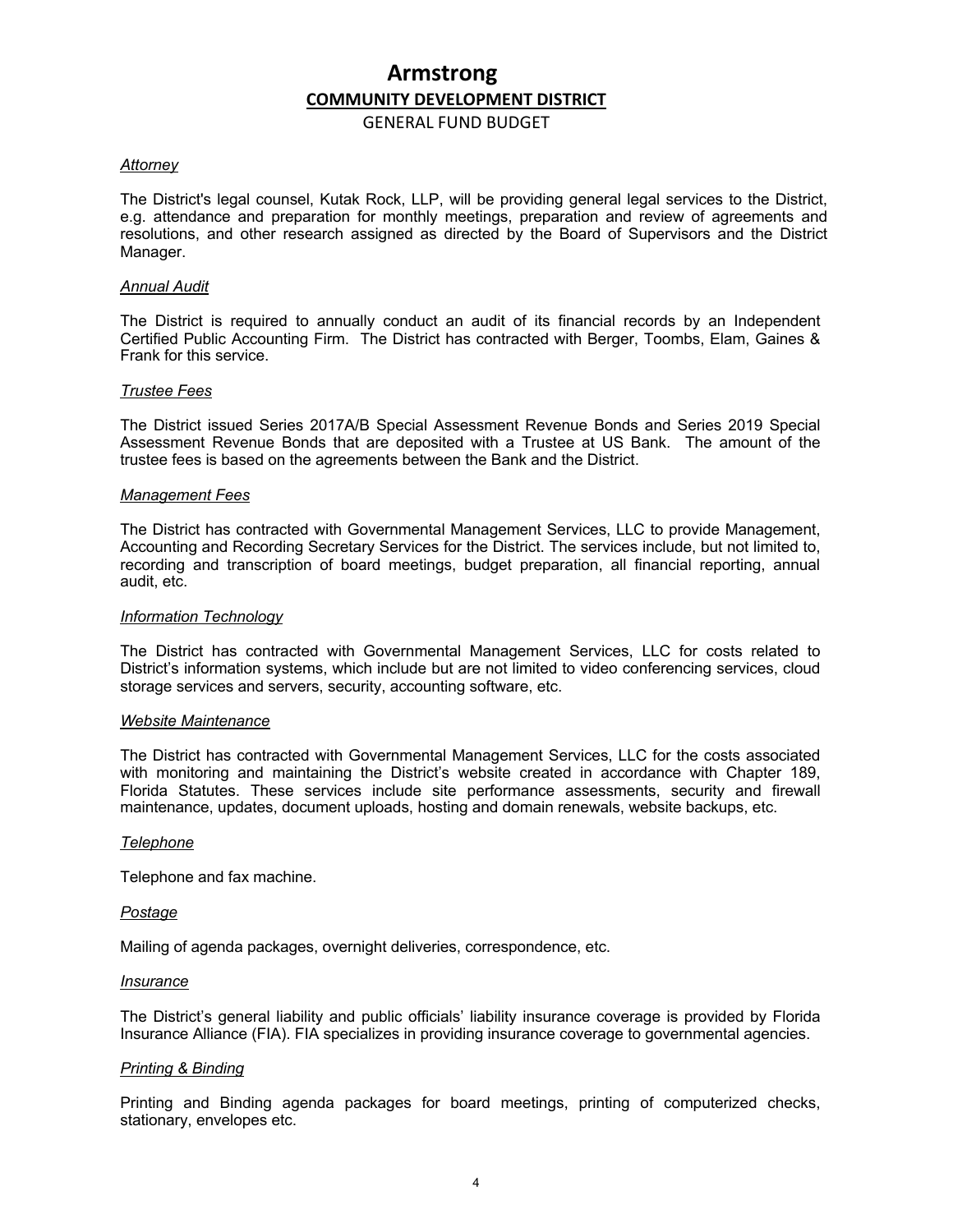GENERAL FUND BUDGET

# *Legal Advertising*

The District is required to advertise various notices for monthly Board meetings, public hearings etc in a newspaper of general circulation.

# *Other Current Charges*

Bank charges and any other miscellaneous expenses that incurred during the year.

# *Travel Per Diem*

The Board of Supervisors can be reimbursed for travel expenditures related to the conducting of District business.

# *Office Supplies*

Miscellaneous office supplies.

# *Dues, Licenses & Subscriptions*

The District is required to pay an annual fee to the Department of Economic Opportunity for \$175. This is the only expense under this category for the District.

# **Field:**

# *Security*

The District has entered into an agreement with Business Investment Holdings dba Viewpoint Security & Protective Agency LLC for private onsite patrols.

| <b>Description</b>                           | Weekly | Annually |
|----------------------------------------------|--------|----------|
| <b>Security Services</b>                     |        |          |
| \$26.75 per hour x 30 hours minimum per week | 803    | 41,730   |
| Contingency (Additional Hours/Holidays)      |        | 3,270    |
|                                              |        | 45,000   |

# *Electric*

The District will open electric accounts to serve the common areas. The District currently has 3 accounts with Clay Electric Cooperative Inc.

| Account # | <b>Description</b>                | <b>Monthly</b> |    | <b>Annually</b> |
|-----------|-----------------------------------|----------------|----|-----------------|
| 9054872   | 3599 Royal Pines Drive Irrigation | \$<br>35       | \$ | 420             |
| 9082351   | 705 Tynes Boulevard Irrigation    | \$<br>35       | S  | 420             |
| 9143346   | 3814 Royal Pines                  | \$<br>35       | \$ | 420             |
|           | Contingency                       |                | S  | 740             |
|           | <b>TOTAL</b>                      |                |    | 2,000           |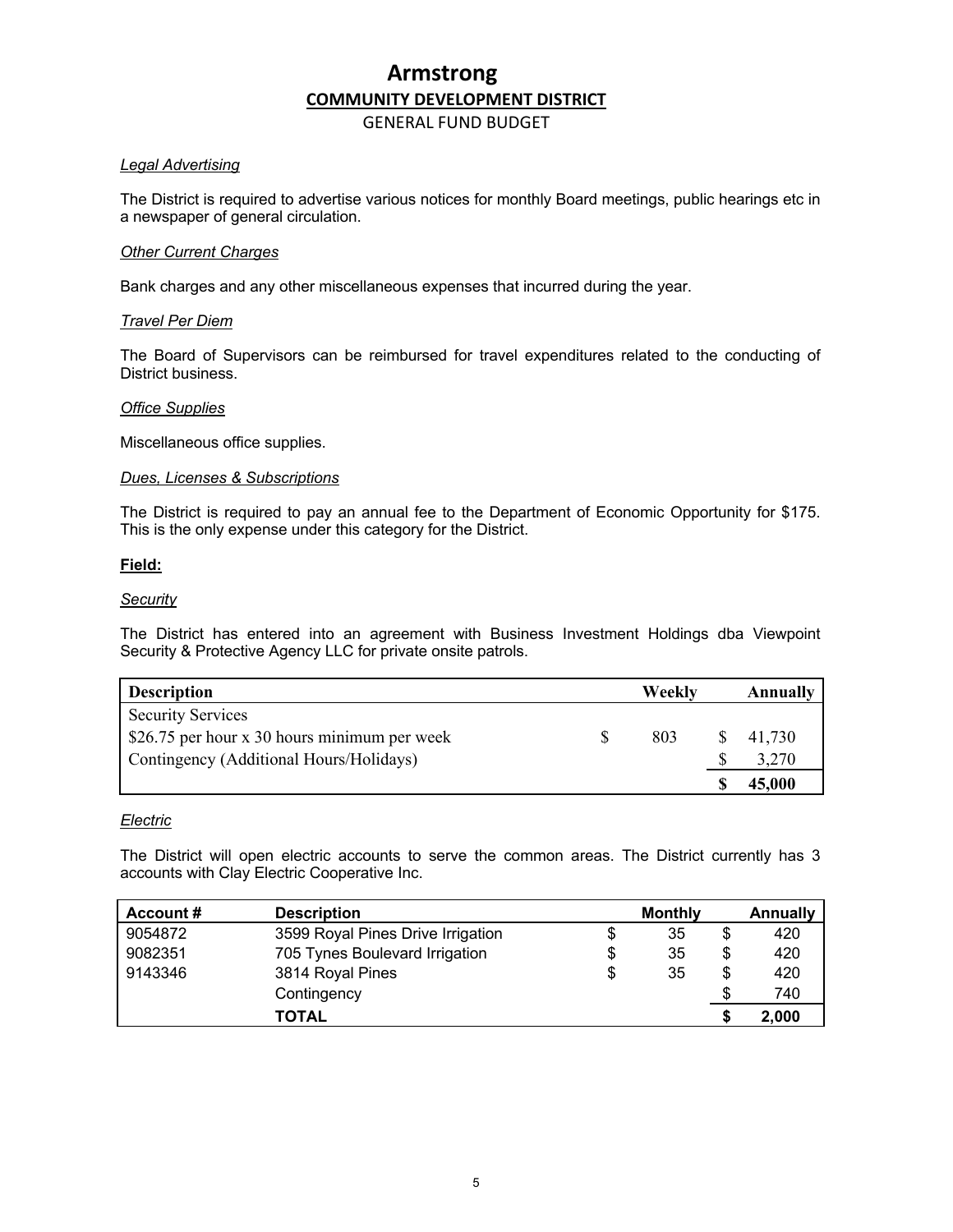GENERAL FUND BUDGET

# *Water & Sewer*

Represents costs for water services for areas within the District. The District currently has eight accounts with Clay County Utility Authority.

| Account # | <b>Description</b>                          |
|-----------|---------------------------------------------|
| 567729    | 3518 Royal Pines Drive Reclaimed Irrigation |
| 568411    | 3682 Royal Pines Drive Reclaimed Irrigation |
| 574048    | 3645 Royal Pines Drive Reclaimed Irrigation |
| 577060    | 875 Tynes Boulevard Reclaimed Irrigation    |
| 577061    | 705 Tynes Boulevard Reclaimed Irrigation    |
| 586607    | 3976 Heatherbrook Pl. Reclaimed Irrigation  |
| 586608    | 4121 Heatherbrook Pl. Reclaimed Irrigation  |
| 588041    | 3846 Sunberry Lane Reclaimed Irrigation     |

# *Repairs & Maintenance*

Miscellaneous repairs and needed maintenance of the District common areas.

# *Landscape – Contract*

The District has contracted with Tree Amigos Outdoor Services, Inc. to furnish all supervision, labor, materials, equipment, and transportation required to maintain the landscape and irrigation system for the common area and Tynes area of the District.

| <b>Description</b>       |    | Monthly | Annually |
|--------------------------|----|---------|----------|
| Landscape - Common Areas |    | 4,364   | 52,365   |
| Landscape - Tynes        | \$ | 801     | 9,612    |
| Landscape - Phase 2      | S  | 2,233   | 26,801   |
| Contingency              |    |         | 4,439    |
|                          |    |         | 93,217   |

# *Landscape - Contingency*

Represents estimated costs for any additional landscape expenses not covered under the monthly landscape maintenance contract.

# *Landscape – Pond Banks*

The District has contracted with Tree Amigos Outdoor Services, Inc. to furnish all supervision, labor, materials, equipment, and transportation required to maintain the landscape and irrigation system for the Phase 1 pond banks and Phase 2 & 3 pond banks, pocket/common area and right-of-way.

| <b>Description</b>                  | Monthly |   | Annually |
|-------------------------------------|---------|---|----------|
| Landscape - Lakes                   | 1,160   |   | 13,922   |
| Fountain Maintenance - Qtrly. \$150 |         | S | 600      |
| Contingency                         |         |   | 726      |
|                                     |         |   | 15,248   |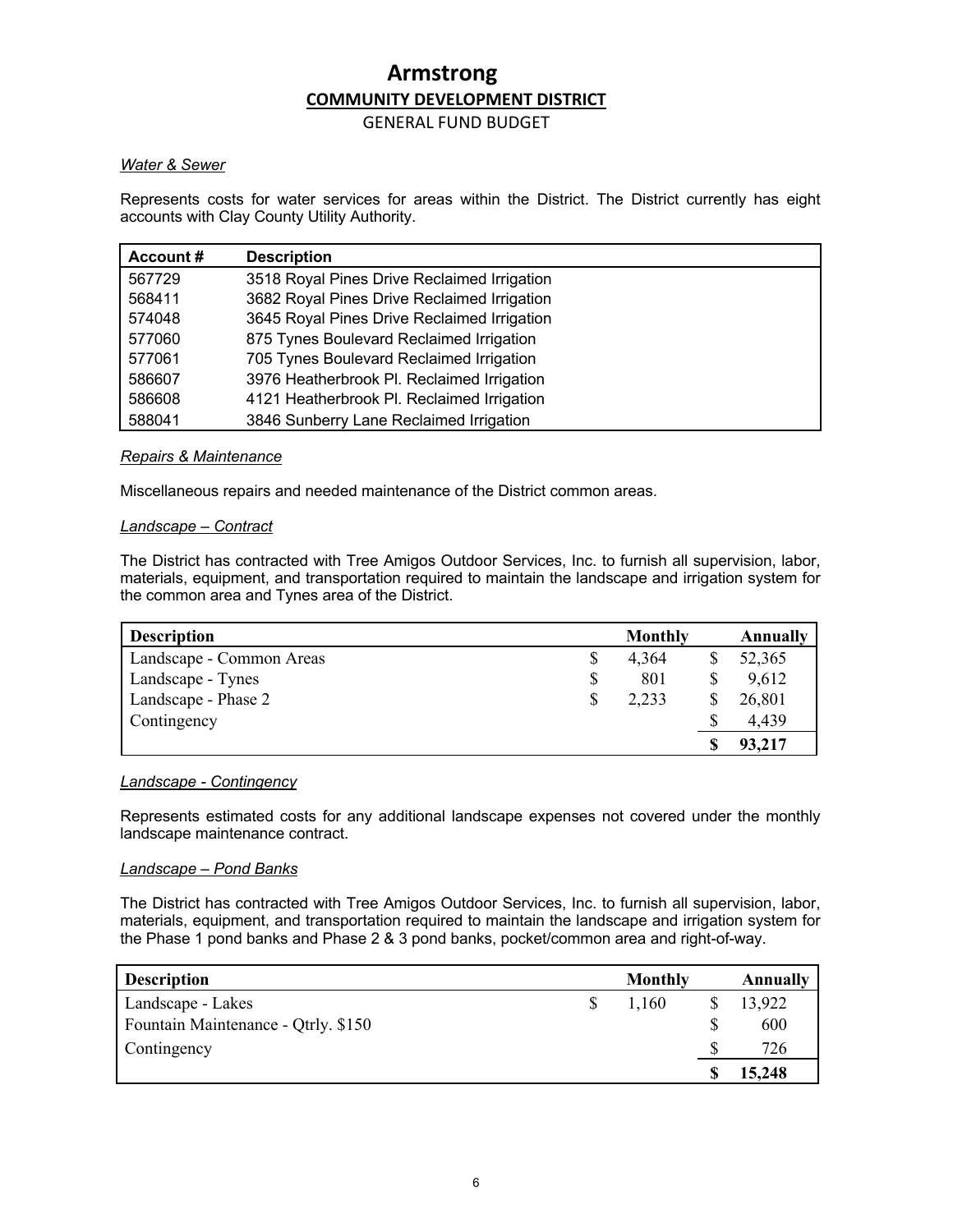# GENERAL FUND BUDGET

# *Lake Maintenance*

The District has entered into an agreement with Sitex Aquatics, LLC for the maintenance of nine (9) ponds. Service will include 12 treatments/inspections.

| <b>Description</b>              | Monthly | Annually |
|---------------------------------|---------|----------|
| Lake Bank Maintenance - 9 Ponds | 995     | 11,940   |
| Contingency                     |         | 597      |
|                                 |         | 12,537   |

# *Irrigation Repairs*

Represents estimated costs for any repairs and maintenance to irrigation system.

# **Amenity Center:**

# *Insurance*

Represents estimated costs for the annual coverage of property insurance. Coverage will be provided by Florida Insurance Alliance (FIA). FIA specializes in providing insurance coverage to governmental agencies.

# *Phone/Internet/Cable*

Represents telephone, internet and cable services to the clubhouse. District currently has one account with AT&T for telephone and internet services.

| Account # | <b>Description</b>               | Monthly   | Annually    |
|-----------|----------------------------------|-----------|-------------|
| 300208593 | Internet/Telephone #904-203-7112 | \$<br>186 | \$<br>2,232 |
|           | Contingency                      |           | \$<br>768   |
|           | <b>TOTAL</b>                     |           | 3.000       |

# *Electric*

Represents electric service the clubhouse. The District has 1 account with Clay Electric Cooperative Inc.

| Account # | <b>Description</b>                    | Monthly | Annually |
|-----------|---------------------------------------|---------|----------|
| 9082120   | 3645 Royal Pines Drive Amenity Center | 1.250   | 15.000   |
|           | Contingency                           |         | 1,000    |
|           | <b>TOTAL</b>                          |         | 16,000   |

# *Water/Irrigation*

Represents water service to the clubhouse and pool. The District has 2 accounts with Clay County Utility Authority.

| Account # | <b>Description</b>               |
|-----------|----------------------------------|
| 574046    | 3645 Royal Pines Drive Pool      |
| 574047    | 3645 Royal Pines Drive Clubhouse |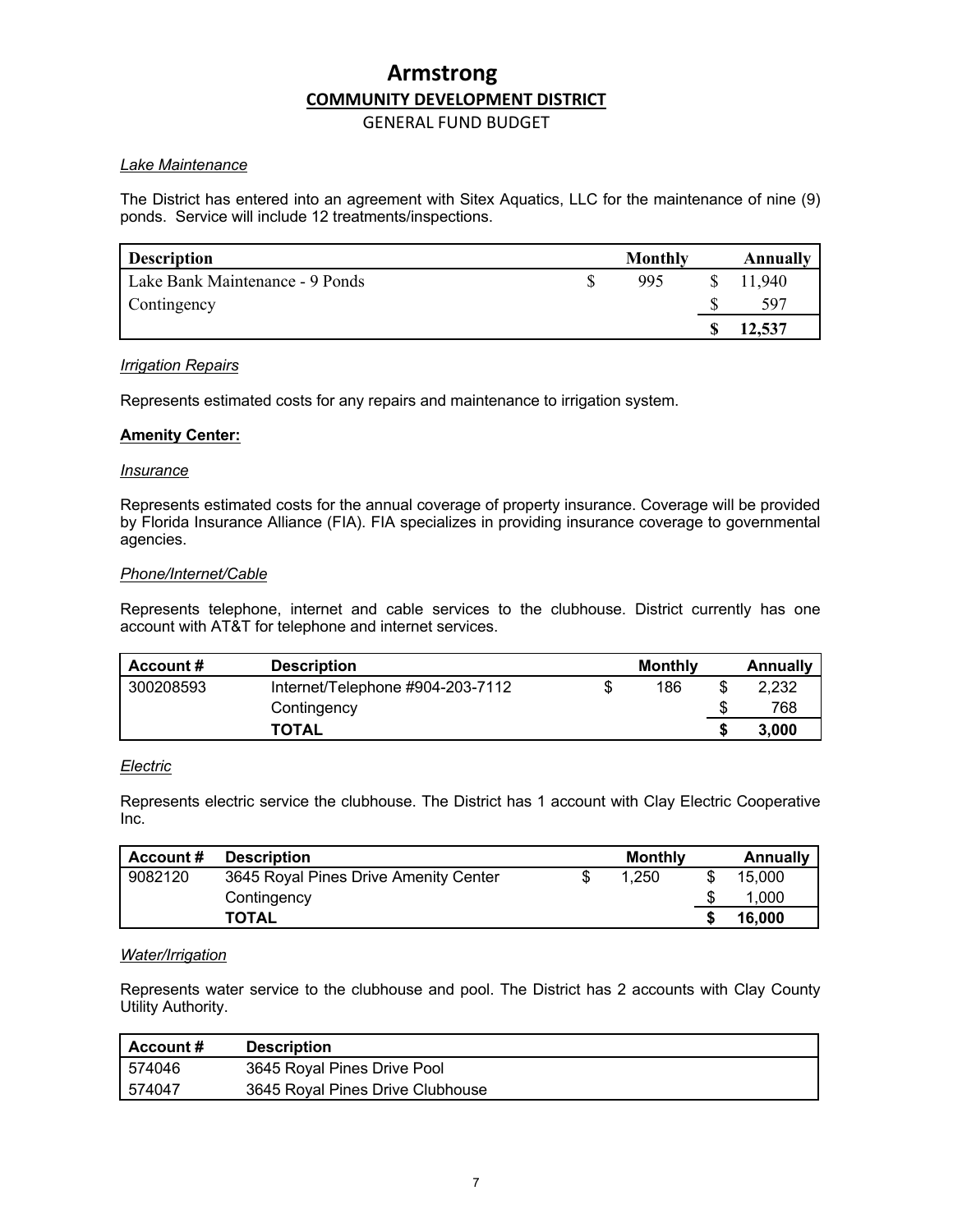GENERAL FUND BUDGET

# *Gas*

The District has contracted with Gas South f/k/a TECO Peoples Gas for gas service to the clubhouse.

| Account #    | <b>Description</b>                    | Monthly | Annually    |
|--------------|---------------------------------------|---------|-------------|
| 221007627575 | 3645 Royal Pines Drive Amenity Center | 100     | \$<br>1.200 |
|              | Contingency                           |         | 300         |
|              | <b>TOTAL</b>                          |         | 1.500       |

# *Reuse Service*

The District has contracted with Waste Management for monthly dumpster rental and removal.

| Account #     | <b>Description</b>              |   | Monthly | Annually |
|---------------|---------------------------------|---|---------|----------|
| 2-52706-92375 | 1090 Oakleaf Plantation Parkway | S | 262     | 3.144    |
|               | Contingency                     |   |         | 356      |
|               | <b>TOTAL</b>                    |   |         | 3.500    |

# *Access Cards*

Represents the estimated cost for access cards to the District's Amenity Center.

# *Landscape – Contract*

The District has contracted with Tree Amigos Outdoor Services, Inc. to furnish all supervision, labor, materials, equipment, and transportation required to maintain the landscape and irrigation system for the Amenity Center area of the District.

| <b>Description</b>         |   | <b>Monthly</b> | Annually |
|----------------------------|---|----------------|----------|
| Landscape - Amenity Center | Φ | 2,553          | 30,631   |
| Viburnam Hedges            |   | 87             | ,044     |
| Contingency                |   |                | .584     |
|                            |   |                | 33,259   |

# *Fitness Equipment Lease*

The District is leasing equipment from Municipal Asset Management for the Fitness Center. District entered into agreement on 5/20/19 and term set to expire on 6/12/23.

| <b>Description</b>                  | Monthly | Annually |
|-------------------------------------|---------|----------|
| Fitness Center Equipment - 9 months | 1.415   |          |
|                                     |         | 12,737   |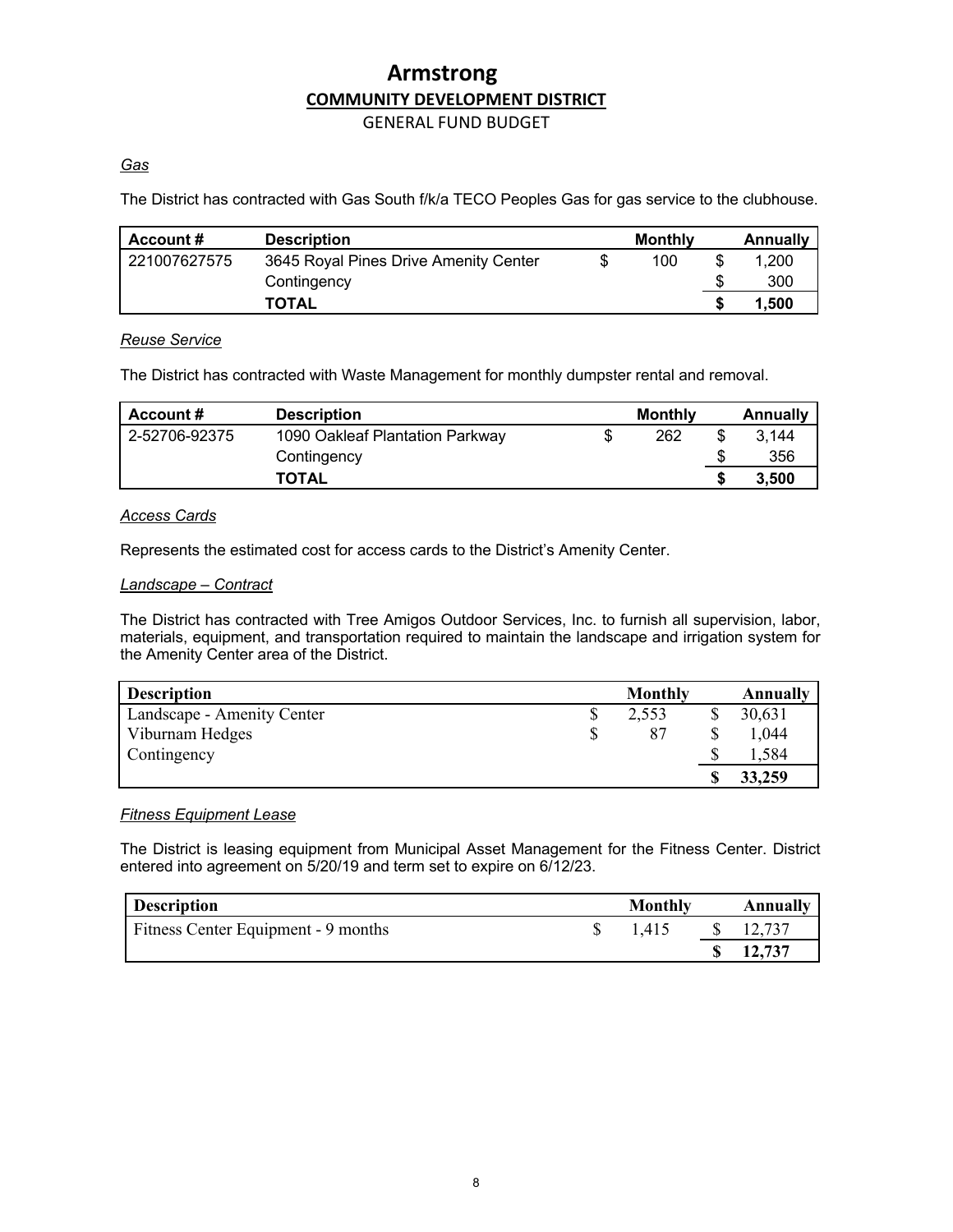GENERAL FUND BUDGET

# *Janitorial Services*

The District has contracted with North Florida Building dba City Wide Facility Solutions for janitorial services for the Amenity Center.

| <b>Description</b>  | <b>Monthly</b> | Annually |
|---------------------|----------------|----------|
| Janitorial Services | 1,033          | 12,396   |
| Contingency         |                | 620      |
|                     |                | 13,016   |

# *Janitorial Supplies*

Represents estimated costs for cleaning supplies for the janitorial staff.

# *Pool Maintenance*

The District has entered into an agreement on 6/6/19 with Crown Pools Inc. for the monthly service of the pool at the rate of \$1050 monthly. Services include three (3) weekly visits to complete cleaning of pool, brushing of tile, walls, floor, skim and deep netting vacuum when needed. Will check all equipment and water levels.

| <b>Description</b>                              | Monthly | <b>Annually</b> |
|-------------------------------------------------|---------|-----------------|
| Pool Maintenance                                | 1.150   | 13,800          |
| VakPak 1 Yr Extended Warranty & Pre-Maintenance |         | 1,500           |
| Contingency - Repairs                           |         | 2,000           |
|                                                 |         | 17,300          |

# *Repairs & Maintenance*

Cost of routine repairs and replacements of the District's common areas and Amenity Center.

# *Fitness Center Repairs/Supplies*

Represents costs of regular maintenance and any necessary repairs to the Fitness equipment.

| <b>Description</b>             | Quarterly | Annually     |
|--------------------------------|-----------|--------------|
| Maintenance Contract           | 300       | 200          |
| Contingency - Equipment Repair |           |              |
|                                |           | <b>4,500</b> |

#### *Office Supplies*

Represents estimated cost of supplies for the Amenity Center.

#### *ASCAP/BMI License Fees*

The cost of showing movies and streaming music in the Amenity Center.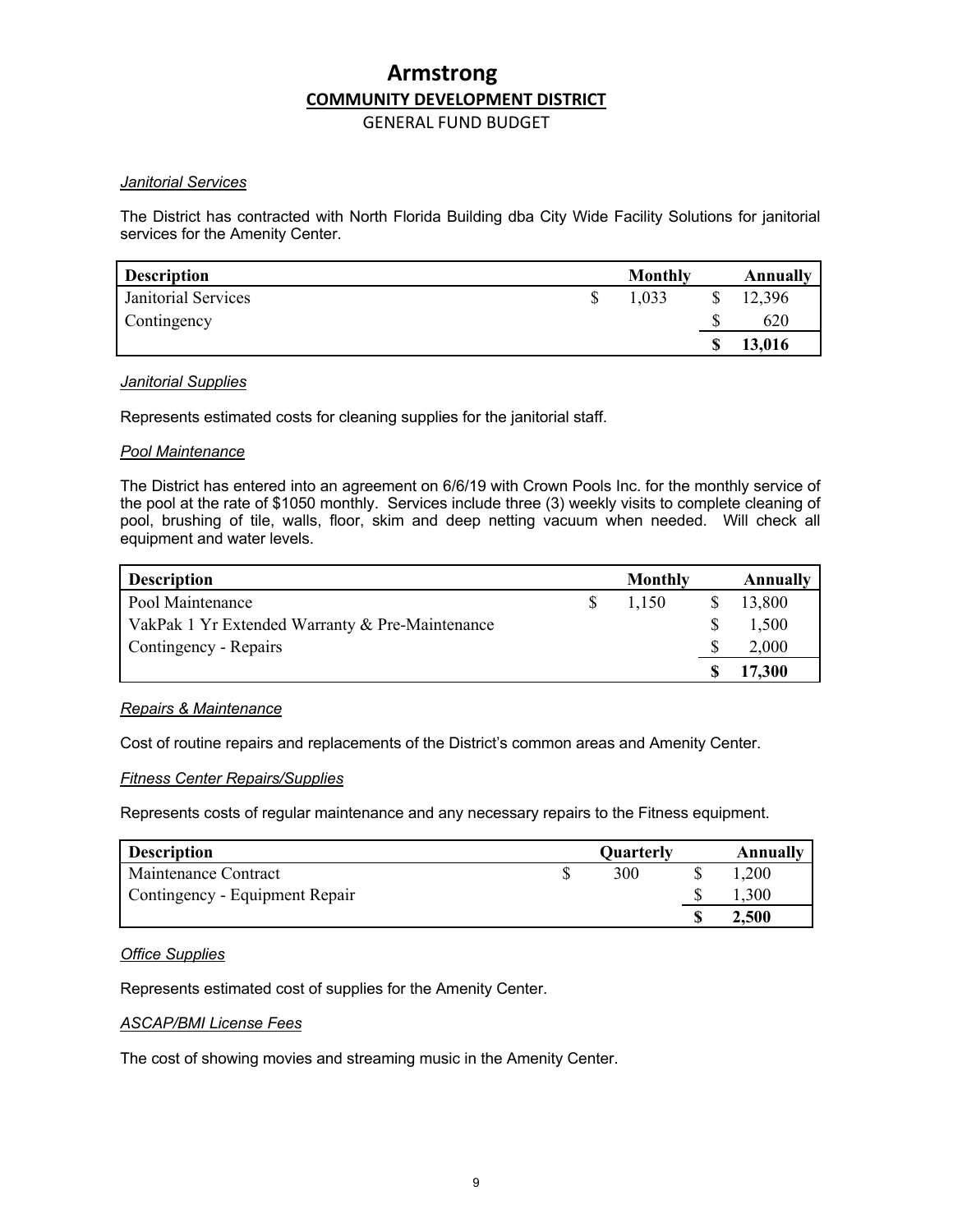GENERAL FUND BUDGET

# *Pest Control*

The District has entered into an agreement with Apex Pest Control, Inc. for pest control services for the Amenity Center. Service will be performed once a month.

| <b>Description</b>    | <b>Monthly</b> |   | Annually |
|-----------------------|----------------|---|----------|
| Pest Control Services | 42             |   | 540      |
| Contingency           |                |   | 260      |
|                       |                | S | 800      |

# *Operating Reserves*

Represents reserve funds allocated for operating expenses.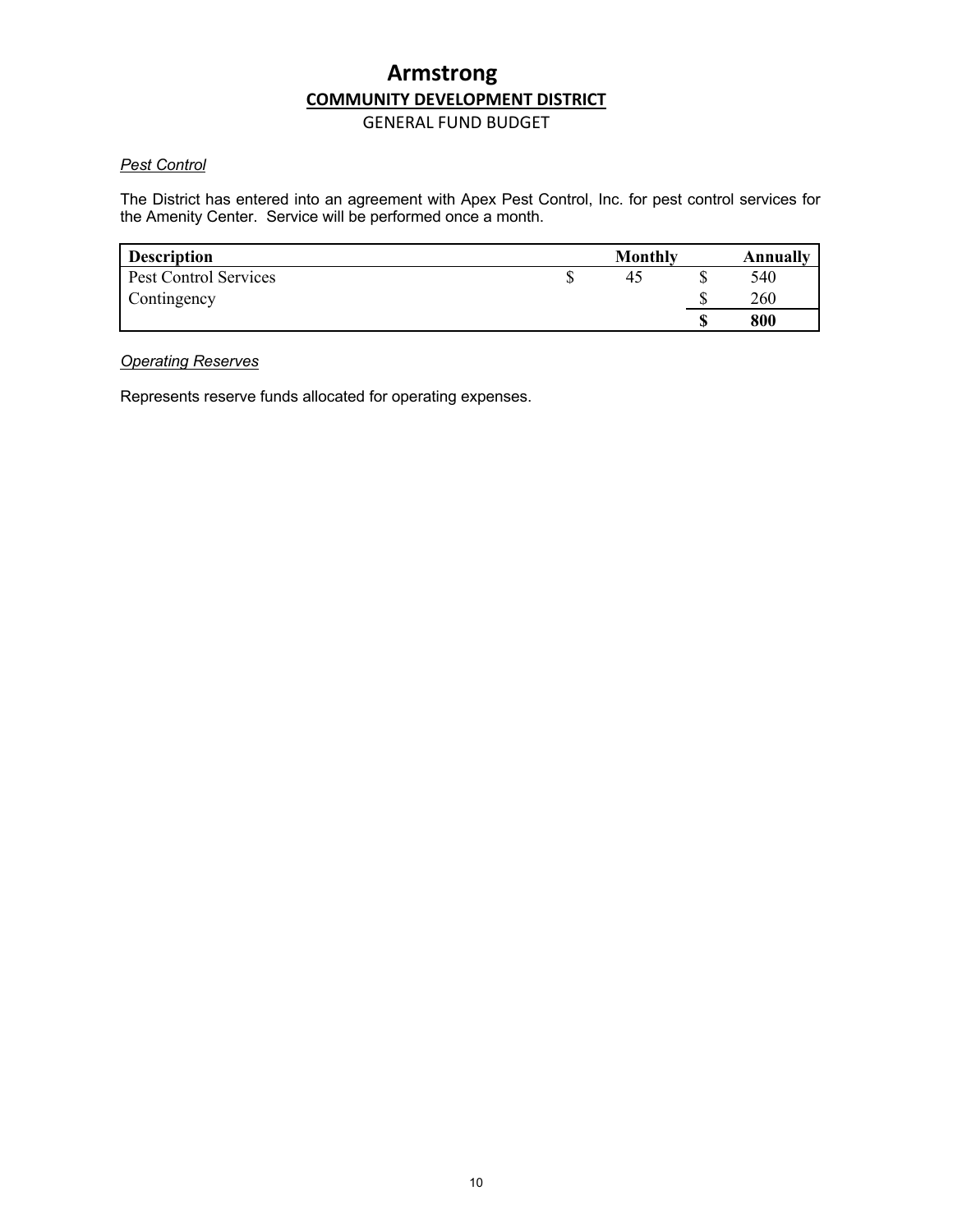# **Armstrong Community Development District**

# **Fiscal Year 2023 Debt Service Fund Series 2017A**

|                                       | Adopted<br><b>Budget</b><br><b>FY2022</b> | <b>Actual</b><br>thru<br>4/30/22 | Projected<br><b>Next</b><br>5 Months | <b>Total</b><br>Projected at<br>9/30/22 | <b>Approved</b><br><b>Budget</b><br>FY2023 |
|---------------------------------------|-------------------------------------------|----------------------------------|--------------------------------------|-----------------------------------------|--------------------------------------------|
| <b>Revenues</b>                       |                                           |                                  |                                      |                                         |                                            |
| Assessments - Series 2017A On Roll    | \$265,819                                 | \$265,996                        | \$0                                  | \$265,996                               | \$265,819                                  |
| Interest Income                       | \$0                                       | \$14                             | \$12                                 | \$26                                    | \$0                                        |
| Carry Forward Surplus                 | \$175,321                                 | \$175,322                        | \$0                                  | \$175,322                               | \$179,542                                  |
| <b>Total Revenues</b>                 | \$441,140                                 | \$441,331                        | \$12                                 | \$441,343                               | \$445,360                                  |
| <b>Expenditures</b>                   |                                           |                                  |                                      |                                         |                                            |
| <u>Series 2017A</u>                   |                                           |                                  |                                      |                                         |                                            |
| Interest 11/1                         | \$96,528                                  | \$96,528                         | \$0                                  | \$96,528                                | \$95,259                                   |
| Interest 11/1                         | \$70,000                                  | \$70,000                         | \$0                                  | \$70,000                                | \$75,000                                   |
| Principal 5/1                         | \$95,259                                  | \$0                              | \$95,259                             | \$95,259                                | \$93,900                                   |
| <b>Transfer Out</b>                   | \$0                                       | \$8                              | \$6                                  | \$14                                    | \$0                                        |
| <b>Total Expenditures</b>             | \$261,788                                 | \$166,536                        | \$95,265                             | \$261,802                               | \$264,159                                  |
| <b>Excess Revenues/(Expenditures)</b> | \$179,353                                 | \$274,795                        | (\$95,253)                           | \$179,542                               | \$181,201                                  |

Series 2017A 11/1/23 Interest  $\overline{\$}$ 11/1/23 Principal  $\frac{\$}{\$}$  $\frac{32017}{93,900}$   $\frac{75,000}{168,900}$ 

| <b>Assessments - Platted Lots on Tax Roll</b> |         |                 |           |  |  |  |  |
|-----------------------------------------------|---------|-----------------|-----------|--|--|--|--|
|                                               |         | 2017A           |           |  |  |  |  |
| <b>Product Type</b>                           | # Units | <b>Per Unit</b> | Total     |  |  |  |  |
| 43' Lot                                       | 51      | \$1,053         | \$53,703  |  |  |  |  |
| 53' Lot                                       | 73      | \$1.299         | \$94.827  |  |  |  |  |
| 63'Lot                                        | 76      | \$1.543         | \$117,268 |  |  |  |  |
| Total                                         |         |                 | \$265,798 |  |  |  |  |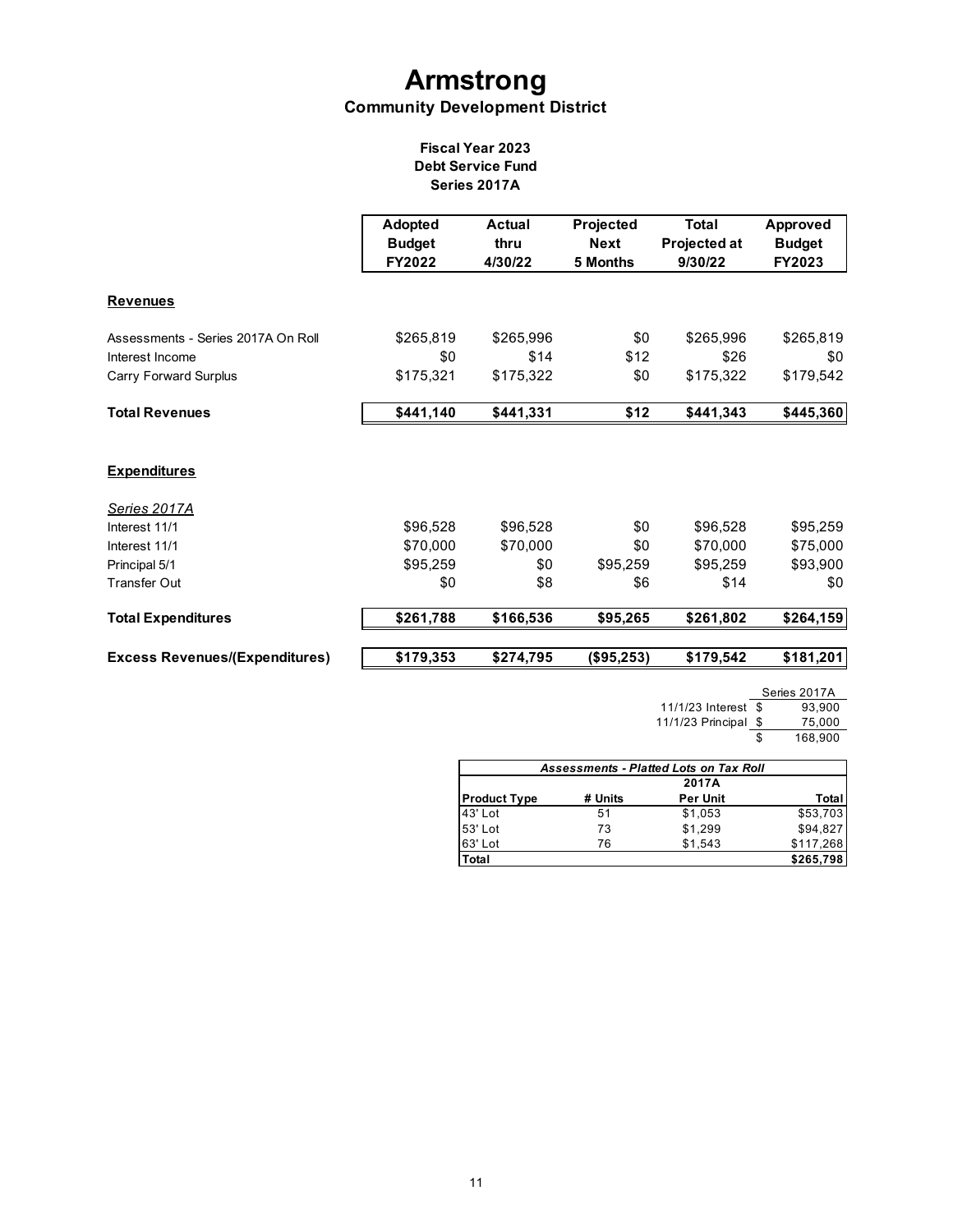# **Armstrong Community Development District Series 2017A, Special Assessment Revenue Bonds (Term Bonds Combined)**

#### **Amortization Schedule**

| Date          | <b>Balance</b>  |                   | Principal                | <b>Interest</b>    | Annual           |
|---------------|-----------------|-------------------|--------------------------|--------------------|------------------|
|               |                 |                   |                          |                    |                  |
| 5/1/22        | \$<br>3,830,000 | \$                |                          | \$<br>95,259.38    | \$               |
| 11/1/22       | \$              | $\overline{\$}$   | 75,000                   | \$                 | \$               |
|               | 3,830,000       |                   |                          | 95,259.38          | 265,518.75       |
| 5/1/23        | \$<br>3,755,000 | \$                |                          | \$<br>93,900.00    | \$               |
| 11/1/23       | \$<br>3,755,000 | \$                | 75,000                   | \$<br>93,900.00    | \$<br>262,800.00 |
| 5/1/24        | \$<br>3,680,000 | \$                |                          | \$<br>92,540.63    | \$               |
| 11/1/24       | \$<br>3,680,000 |                   | 80,000                   | \$<br>92,540.63    | \$<br>265,081.25 |
| 5/1/25        | \$<br>3,600,000 |                   |                          | \$<br>90,740.63    | \$               |
| 11/1/25       | \$<br>3,600,000 |                   | 80,000                   | \$<br>90,740.63    | \$<br>261,481.25 |
| 5/1/26        | \$<br>3,520,000 | \$\$\$            |                          | \$<br>88,940.63    | \$               |
| 11/1/26       | \$<br>3,520,000 |                   | 85,000                   | \$<br>88,940.63    | \$<br>262,881.25 |
| 5/1/27        | \$<br>3,435,000 |                   |                          | \$<br>87,028.13    | \$               |
| 11/1/27       | \$<br>3,435,000 | \$\$\$            | 90,000                   | \$<br>87,028.13    | \$<br>264,056.25 |
| 5/1/28        | \$<br>3,345,000 |                   |                          | \$<br>85,003.13    | \$               |
| 11/1/28       | \$<br>3,345,000 |                   | 95,000                   | \$<br>85,003.13    | \$<br>265,006.25 |
| 5/1/29        | \$<br>3,250,000 |                   |                          | \$<br>82,865.63    | \$               |
| 11/1/29       | \$<br>3,250,000 |                   | 100,000                  | \$<br>82,865.63    | \$<br>265,731.25 |
| 5/1/30        | \$<br>3,150,000 | \$\$\$\$\$        |                          | \$<br>80,365.63    | \$               |
|               |                 |                   | 100,000                  |                    | \$<br>260,731.25 |
| 11/1/30       | \$<br>3,150,000 |                   |                          | \$<br>80,365.63    |                  |
| 5/1/31        | \$<br>3,050,000 |                   |                          | \$<br>77,865.63    | \$               |
| 11/1/31       | \$<br>3,050,000 |                   | 105,000                  | \$<br>77,865.63    | \$<br>260,731.25 |
| 5/1/32        | \$<br>2,945,000 | \$\$\$\$\$        |                          | \$<br>75,240.63    | \$               |
| 11/1/32       | \$<br>2,945,000 |                   | 115,000                  | \$<br>75,240.63    | \$<br>265,481.25 |
| 5/1/33        | \$<br>2,830,000 |                   |                          | \$<br>72,365.63    | \$               |
| 11/1/33       | \$<br>2,830,000 | \$\$\$            | 120,000                  | \$<br>72,365.63    | \$<br>264,731.25 |
| 5/1/34        | \$<br>2,710,000 |                   |                          | \$<br>69,365.63    | \$               |
| 11/1/34       | \$<br>2,710,000 |                   | 125,000                  | \$<br>69,365.63    | \$<br>263,731.25 |
| 5/1/35        | \$<br>2,585,000 |                   |                          | \$<br>66,240.63    | \$               |
| 11/1/35       | \$<br>2,585,000 |                   | 130,000                  | \$<br>66,240.63    | \$<br>262,481.25 |
| 5/1/36        | \$<br>2,455,000 | \$\$\$\$\$        |                          | \$<br>62,909.38    | \$               |
| 11/1/36       | \$<br>2,455,000 |                   | 140,000                  | \$<br>62,909.38    | \$<br>265,818.75 |
| 5/1/37        | \$<br>2,315,000 |                   |                          | \$<br>59,321.88    | \$               |
| 11/1/37       | \$<br>2,315,000 |                   | 145,000                  | \$<br>59,321.88    | \$<br>263,643.75 |
| 5/1/38        | \$<br>2,170,000 |                   |                          | \$<br>55,606.25    | \$               |
| 11/1/38       | \$<br>2,170,000 | \$\$\$\$\$\$\$    | 150,000                  | \$<br>55,606.25    | \$<br>261,212.50 |
| 5/1/39        | \$<br>2,020,000 |                   |                          | 51,762.50          | \$               |
|               |                 |                   |                          | \$                 | \$               |
| 11/1/39       | \$<br>2,020,000 |                   | 160,000                  | \$<br>51,762.50    | 263,525.00       |
| 5/1/40        | \$<br>1,860,000 |                   |                          | \$<br>47,662.50    | \$               |
| 11/1/40       | \$<br>1,860,000 |                   | 170,000                  | \$<br>47,662.50    | \$<br>265,325.00 |
| 5/1/41        | \$<br>1,690,000 |                   |                          | \$<br>43,306.25    | \$               |
| 11/1/41       | \$<br>1,690,000 | \$                | 175,000                  | \$<br>43,306.25    | \$<br>261,612.50 |
| 5/1/42        | \$<br>1,515,000 | \$                | $\overline{\phantom{a}}$ | \$<br>38,821.88    | \$               |
| 11/1/42       | \$<br>1,515,000 | \$                | 185,000                  | \$<br>38,821.88    | \$<br>262,643.75 |
| 5/1/43        | \$<br>1,330,000 | <b>8888888888</b> |                          | \$<br>34,081.25    | \$               |
| 11/1/43       | \$<br>1,330,000 |                   | 195,000                  | \$<br>34,081.25    | \$<br>263,162.50 |
| 5/1/44        | \$<br>1,135,000 |                   |                          | \$<br>29,084.38    | \$               |
| 11/1/44       | \$<br>1,135,000 |                   | 205,000                  | \$<br>29,084.38    | \$<br>263,168.75 |
| 5/1/45        | \$<br>930,000   |                   |                          | \$<br>23,831.25    | \$               |
| 11/1/45       | \$<br>930,000   |                   | 215,000                  | \$<br>23,831.25    | \$<br>262,662.50 |
| 5/1/46        | \$<br>715,000   |                   |                          | \$<br>18,321.88    | \$               |
| 11/1/46       | \$<br>715,000   |                   | 225,000                  | \$<br>18,321.88    | \$<br>261,643.75 |
|               | \$              |                   |                          | \$                 | \$               |
| 5/1/47        | 490,000         |                   |                          | 12,556.25          |                  |
| 11/1/47       | \$<br>490,000   |                   | 240,000                  | \$<br>12,556.25    | \$<br>265,112.50 |
| 5/1/48        | \$<br>250,000   | \$                |                          | \$<br>6,406.25     | \$               |
| 11/1/48       | \$<br>250,000   | \$                | 250,000                  | \$<br>6,406.25     | \$<br>262,812.50 |
| <b>Totals</b> |                 | \$                | 3,900,000                | \$<br>3,379,315.63 | \$14,558,631.25  |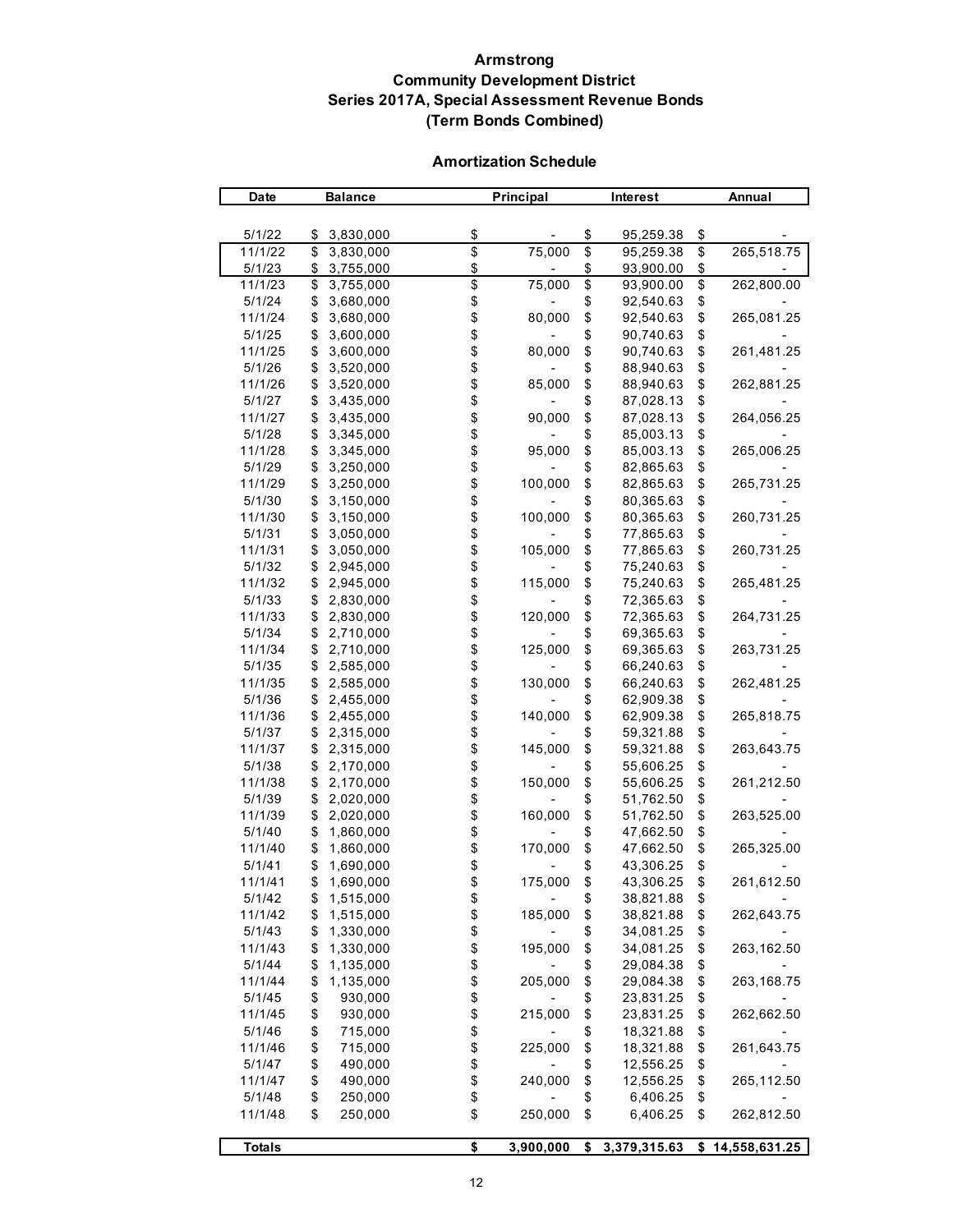# **Armstrong Community Development District**

# **Fiscal Year 2023 Debt Service Fund Series 2019**

|                                       | Proposed<br><b>Budget</b><br>FY2022 | <b>Actual</b><br>thru<br>4/30/22 | Projected<br><b>Next</b><br>5 Months | <b>Total</b><br><b>Projected at</b><br>9/30/22 | Approved<br><b>Budget</b><br>FY2023 |
|---------------------------------------|-------------------------------------|----------------------------------|--------------------------------------|------------------------------------------------|-------------------------------------|
| <b>Revenues</b>                       |                                     |                                  |                                      |                                                |                                     |
| Assessments - Series 2019             | \$420,200                           | \$411,141                        | \$0                                  | \$411,141                                      | \$411,185                           |
| Interest Income                       | \$0                                 | \$22                             | \$16                                 | \$38                                           | \$0                                 |
| Carry Forward Surplus                 | \$401,299                           | \$428,497                        | \$0                                  | \$428,497                                      | \$279,215                           |
| <b>Total Revenues</b>                 | \$821,499                           | \$839,660                        | \$16                                 | \$839.676                                      | \$690,399                           |
| <b>Expenditures</b>                   |                                     |                                  |                                      |                                                |                                     |
| <b>Series 2019</b>                    |                                     |                                  |                                      |                                                |                                     |
| Interest 11/1                         | \$140,147                           | \$140,147                        | \$0                                  | \$140,147                                      | \$135,144                           |
| Special Call 11/1                     | \$125,000                           | \$130,000                        | \$0                                  | \$130,000                                      | \$0                                 |
| Principal 11/1                        | \$140,000                           | \$140,000                        | \$0                                  | \$140.000                                      | \$140,000                           |
| Interest 2/1                          | \$0                                 | \$83                             | \$0                                  | \$83                                           | \$0                                 |
| Special Call 2/1                      | \$0                                 | \$10,000                         | \$0                                  | \$10,000                                       | \$0                                 |
| Interest 5/1                          | \$137,959                           | \$0                              | \$135,231                            | \$135.231                                      | \$132,956                           |
| Special Call 5/1                      | \$0                                 | \$0                              | \$5,000                              | \$5,000                                        | \$0                                 |
| <b>Total Expenditures</b>             | \$543,106                           | \$420,230                        | \$140,231                            | \$560,461                                      | \$408,100                           |
| <b>Excess Revenues/(Expenditures)</b> | \$278,393                           | \$419,430                        | (\$140,215)                          | \$279,215                                      | \$282,299                           |

11/1/23 Interest \$ 132,956 11/1/23 Principal \$ 145,000 \$ 277,956